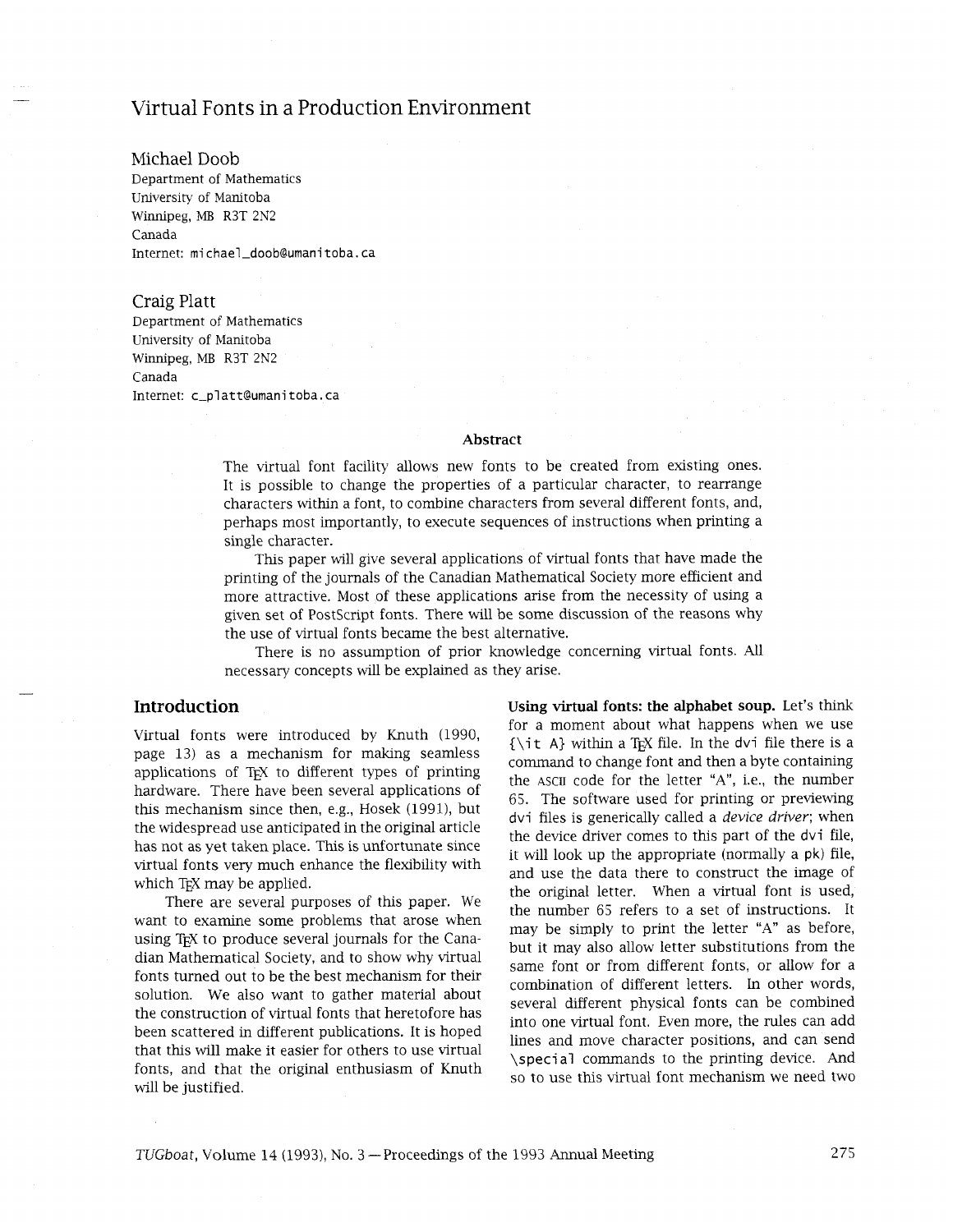things: (1) a device driver that understands how to use virtual fonts, and (2) a method for creating these fonts.

The program *dvips* understands virtual fonts and is what is used in the (PostScript) environment at the Canadian Mathematical Society. So does the current version of *xdvi*, which can be used for previewing output on the screen of an X-terminal. In addition, *dvidrv* in the emT<sub>F</sub>X package and *Textures* (version 1.6) are able to interpret virtual fonts properly.

There is an alphabet soup of file names that are used with TEX (see Schrod (1993) for a complete list). Some of these are used in connection with virtual fonts. The ordinary use of TEX involves a tex file which contains the source code, the dvi file that receives the output of T<sub>F</sub>X, and another file (in our case a ps one) that may be produced in order to view or print the output. These files are in the left column of Figure 1. As  $TFX$  runs, it reads the  $tfm$ files to get information about, among other things, the bounding box (but not the actual shape) and the side bearings of the individual letters, and the kerning and ligature data. The device driver uses the dvi file for positioning characters on the page, and (usually) the pk files to get the shapes of these characters. To use the virtual font mechanism, it is necessary to have vf files; these contain the information to be decoded by the device driver, which can then produce the output in the usual manner. The vf file, like the tfm and pk file, is machine (and not human) readable.



Figure 1: Some alphabet soup

It's possible to adjust the parameters in a tfm file via two auxilliary programs. The program *tftopI* takes a tfm file as input and produces a pl file as output. This is an ASCII file containing a description of the original tfm file; the parameters may be changed using a simple editor. Similarly the program *pltotf* will take the pl file as input and give the corresponding tfm file as output.

There is an extension of this idea to handle vf files. The program *vftovp* takes a vf and a tfm file as input and produces a human readable vpl (virtual properties list) file. This file may be edited. Conversely, *vptovf* takes the vpl file and produces the tfm and vf files. And so, as far as virtual fonts are concerned, the name of the game is to edit and adjust the vpl file until the desired result is achieved.

### **Working Examples**

**An all caps font.** We use 12pt roman all caps for titles. At first blush, this should be trivial. After all,

\uppercase{the quick brown fox jumps over the lazy dogs}

will give

THE QUICK BROWN FOX JUMPS OVER THE LAZY DOGS.

But consider the following example:

The  $$1^1$$   $$1^1$$  norm of  $$x$$ is is

 $\sum_{i=1}^{\infty} \xi_{1}$ 

The use of \uppercase changes the text from

The *l*<sup>1</sup> norm of  $\xi$  is  $\sum_{i=1}^{\infty} \xi_i$ 

to

THE  $L^1$  NORM OF  $\xi$  is  $\sum_{l=1}^{\infty} \xi_l$ .

This gives us a syntactically correct sentence that will cause great pain to functional analysts. Obviously we don't want to change the case of the mathematical symbols. The solution that then comes to mind is to use \ifmmode to check if the text is in math mode. So, for example, we might use something like the following:

```
\def\ucw#1 {\def\next{\ucw}%
\ifx *#1 \def\next{\relax}
\else \ifmmode #1 
       \else \uppercase{#l} 
       \sqrt{f}\fi 
\next 
1
```
We have (rather arbitrarily) set up  $*$  as a terminator; we grab a word at a time and check for math mode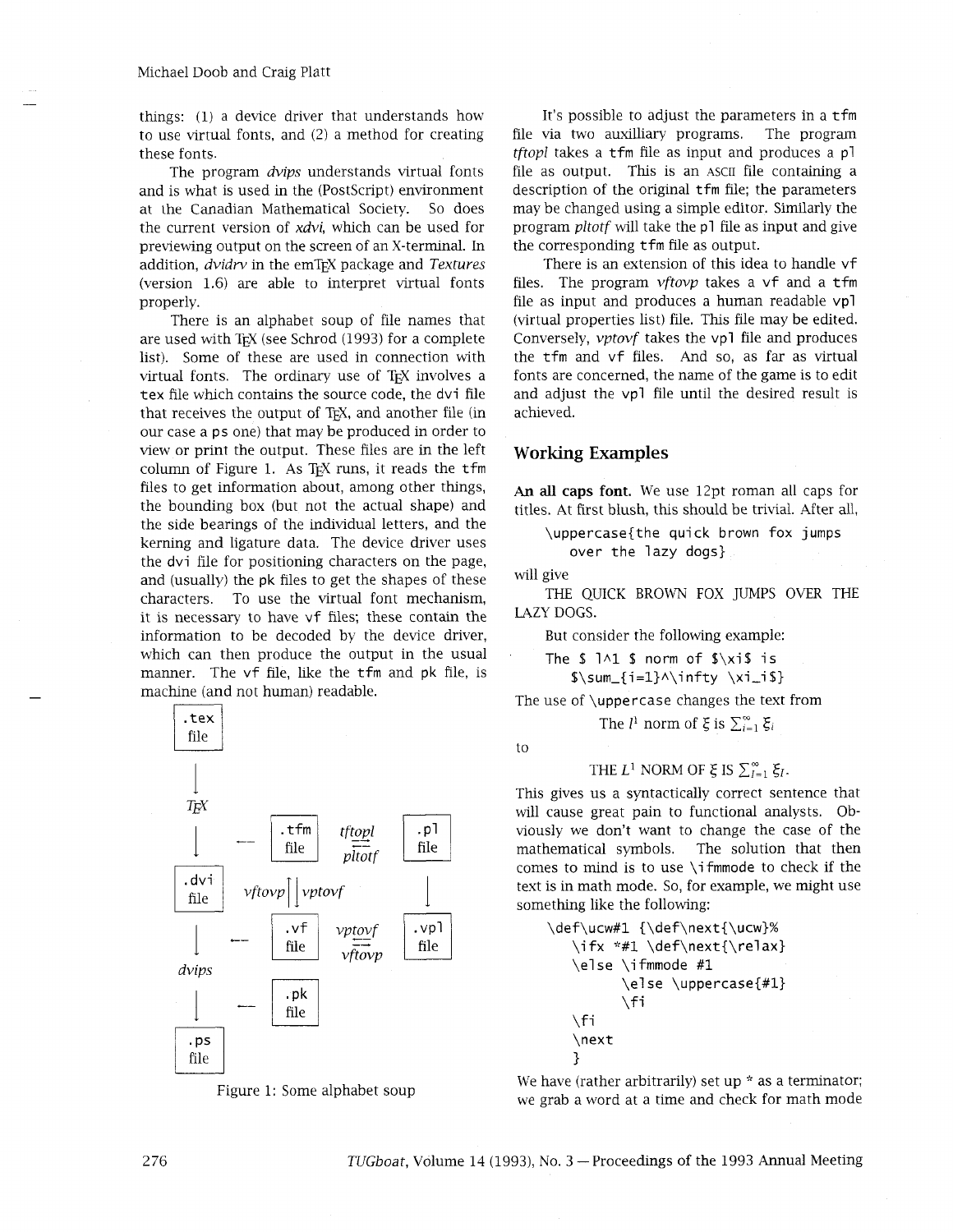(the astute observer may have already noted how the space between words is replaced). If we use this with our last example we get THE  $l^1$  NORM OF  $\xi$ IS  $\sum_{i=1}^{\infty} \xi_i$  This has fixed the problem, at least as far as the mathematics is concerned. But note that the subscript of the original  $\xi_i$  is still being changed to upper case. A moment's thought will reveal the problem. If the entire mathematical expression **\$...\$** is grabbed at once, the test for math mode

will come too late.

So it would seem that we need to grab a character (token) at a time. We could do this with something like the following:

```
\def\ucc#l{\def\next{\ucc}% 
 \ifmmode{\n3}\else{ \tifx *#1 \def\next{\relax}
 \else \ifmmode #I{} 
          \else \uppercase{#l}% 
          \setminusfi
 \setminusfi
 \next 
 1
```
This macro will give us

THE/1 NORMOFE IS $\sum i = 1 \in \mathcal{E}$  i

All the mathematics is lower case now, but we have obviously caused problems in the way the line is parsed. It seems that our approach is not getting us too far.

So let's rethink the problem. The root cause is the fact that the mechanism for case conversion is the TEX primitive  $\ucceq$  code, and this is not defined on a font by font basis (in fact it works even in mathematical text: if you look at the TEX output from \lowercase{\${\cal B}I^\prime M{\cal C3\$}, you'll say "I'm floored!").

It is possible to assign new values to \uccode, so we could toggle the values when shifting in and out of math mode with a construction similar to \everymath. But the problem at hand is really a font level one; it cries out for a font level solution. One solution would be to use METAFONT and design an all caps font from scratch. This is an arduous job. In contrast, the solution using virtual fonts is almost trivial.

Let's see how to construct an all caps virtual font. According to Figure 1, we need a vpl file to edit; where does it come from? We can start with the tfm file and use *tftopl* to create a pl file. Since the virtual font description is a superset of the tfm font description, we can use this file as a starting point. So we can use the command tftopl cmrl2. tfm cmrl2ac. vpl to get started on a 12 point cmr all caps font.

The new file can be edited; the structure is strictly defined and not too hard to follow. The first few lines will contain some preliminary information about the font. This is followed by a short list starting with (FONTDIMEN (these are the same dimensions described in *The T<sub>F</sub>Xbook* by Knuth (1990, page 433)). Then there is a long list under (LIGTABLE and finally a list of the 128 different character entries, each of which starts with (CHARACTER.

Within each list several types of objects are described: (LABEL, (LIG, and (KRN, for example, start the description of a label, a ligature, and a kern. Similarly (CHARACTER, (CHARWID, (CHARHT, (CHARDP, and (CHARIC start the description of a character, and its width, height, depth and italic correction. The object is usually followed by a parameter: 0 40 is the octal number 40, D 32 is the decimal number 32, C a is the (ASCII code of the) character "a", and R. 9791565 is a real number as a multiple of the design size (which is after (DESIGNSIZE as one of the first entries of the vpl file). In our case the design size is 12 points, so the real number has the value of 11.75 points. Finally, there will be matching )s to finish the description.

So now we can interpret the text of the vpl file:

| (LABEL C f) |                        |
|-------------|------------------------|
|             | (LIG C i 0 14)         |
|             | (LIG C f 0 13)         |
|             | (LIG C 1 0 15)         |
|             | (KRN 0 47 R 0.069734)  |
|             | (KRN 0 77 R 0.069734)  |
|             | (KRN 0 41 R 0.069734)  |
|             | (KRN 0 51 R 0.069734)  |
|             | (KRN O 135 R 0.069734) |
| (STOP)      |                        |

means that the we are describing the character "f", that there is a ligature with the character "i" and the pair is replaced by the character with ACSII code octal 14; there are two more similar ligatures; next we see that when "f" is followed by the character whose ASCII code is octal 47 (the "'" character), there is a kern of .069734 design units (a positive kern means that the letters are actually being spread apart), etc. Similarly,

```
(CHARACTER C f
(CHARWD R 0.299187) 
(CHARHT R 0.694444) 
(CHARIC R 0.069734) 
(COMMENT 
   (LIG C i 0 14) 
   (LIC C f 0 13) 
   (LIC C 1 0 15)
```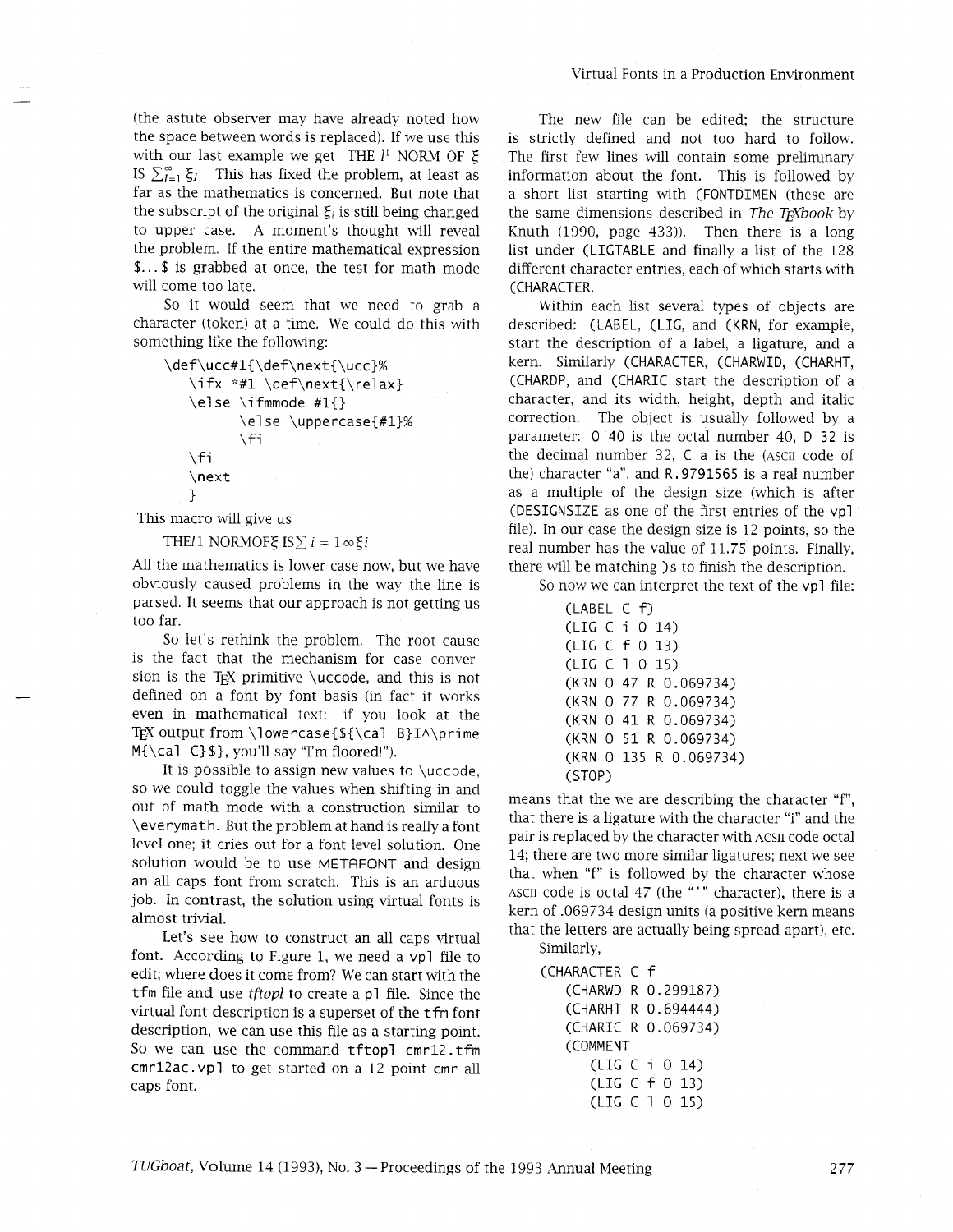$\lambda$ 

(KRN 0 47 R 0.069734) (KRN 0 77 R 0.069734) (KRN 0 41 R 0.069734) (KRN 0 51 R 0.069734) (KRN 0 135 R 0.069734) 1

means that the character "f" has width, height, and italic correction as given. Since (CHARDP doesn't appear, its value will be zero. Notice that it is also possible to have comments. In this case, the ligature and kerning information is repeated as a convenience.

Now let's add some new instructions to the vpl file to make our all caps font. First we add

```
(MAPFONT D 0 
(FONTNAME cmrl2) 
(FONTCHECKSUM 0 13052650413) 
(FONTAT R 1.0) 
(FONTDSIZE R 12.0) 
\lambda
```
before the (LIGTABLE. We are defining a font that can be used later: it means that font 0 refers to the font cmr12 which has the given checksum (note that this value is part of the output from *tftopl;* we need only copy it into place). The design size of the font is 12 points with a scaling factor of 1.

To replace the "f" entry by the "F" entry we replace the description of the character given above with

```
(CHARACTER C f 
 (MAP 
     (SELECTFONT D 0) 
     (SETCHAR C F) 
    1 
\lambda
```
and that's it. Of course since we have no given values for CHARWID, CHARHT, CHARDP, and CHARIC, they all have the default value of 0. Unless we want all the characters to print one atop the other, this is undesirable. The correct values for "F"are given in the (CHARACTER C F listings, so we can just copy them into place. Now we have

```
(CHARACTER C f 
(MAP 
     (SELECTFONT D 0) 
     (SETCHAR C F) 
    \mathcal{L}(CHARWD R 0.638999) 
(CHARHT R 0.683 3 3 3) 
)
```
If we do this for the other letters, we have then made the desired replacements. This takes only a few minutes with a smart editor.

There are a few other things to do: the ligature and kerning information still corresponds to the original font. In our case there are only three ligatures that need to be deleted: ff, fi, and fl. So we take those lines out of the (LIGTABLE listing. We also have the kerning for the old letters; we replace it with the corresponding upper case entries; as it happens, there are no kerns for "F", so all of the lines of the original entry

| (LABEL C f) |  |                        |  |  |  |
|-------------|--|------------------------|--|--|--|
|             |  | (LIG C i 0 14)         |  |  |  |
|             |  | (LIG C f 0 13)         |  |  |  |
|             |  | (LIG C 1 0 15)         |  |  |  |
|             |  | (KRN O 47 R 0.069734)  |  |  |  |
|             |  | (KRN O 77 R 0.069734)  |  |  |  |
|             |  | (KRN 0 41 R 0.069734)  |  |  |  |
|             |  | (KRN O 51 R 0.069734)  |  |  |  |
|             |  | (KRN O 135 R 0.069734) |  |  |  |
| (STOP)      |  |                        |  |  |  |

are deleted. Sometimes large all caps are typeset without kerning (yuk!). If desired this could be part of the virtual font parameters. Track kerning (the addition of a small uniform amount of space between letters) could also be done by changing CHARWD appropriately. Now we're done with the editing of the vpl file.

We now run

**vptovf cmrl2ac.vpl cmrl2ac.vf cmrl2ac.tfm**  and the vf and tfm files are ready to go (of course these files must be in directories where T<sub>E</sub>X and the device drivers will look for them).

The T<sub>F</sub>X fragment

\font\ac=cmrl2ac \ac The  $$1^1$$  \$ norm of  $\sqrt[5]{x}$  is  $\sum_{i=1}^{\infty}$  \xi\_i\$.

will now work properly.

The construction of the font is really quite easy once the proper pieces are assembled. There is a bonus for our production work. We must process files from authors that are in plain TEX, LATEX, and  $A<sub>M</sub>S-T<sub>E</sub>X$ , among other variants. The virtual font gives a single solution that works with all macro packages. This is an important benefit.

**A small caps font.** The problem with designing a small caps font within TEX has been addressed by Hendrickson (1990). Of course if you have cmcscl0. mf you can generate a Computer Modern small caps font using METAFONT. But for other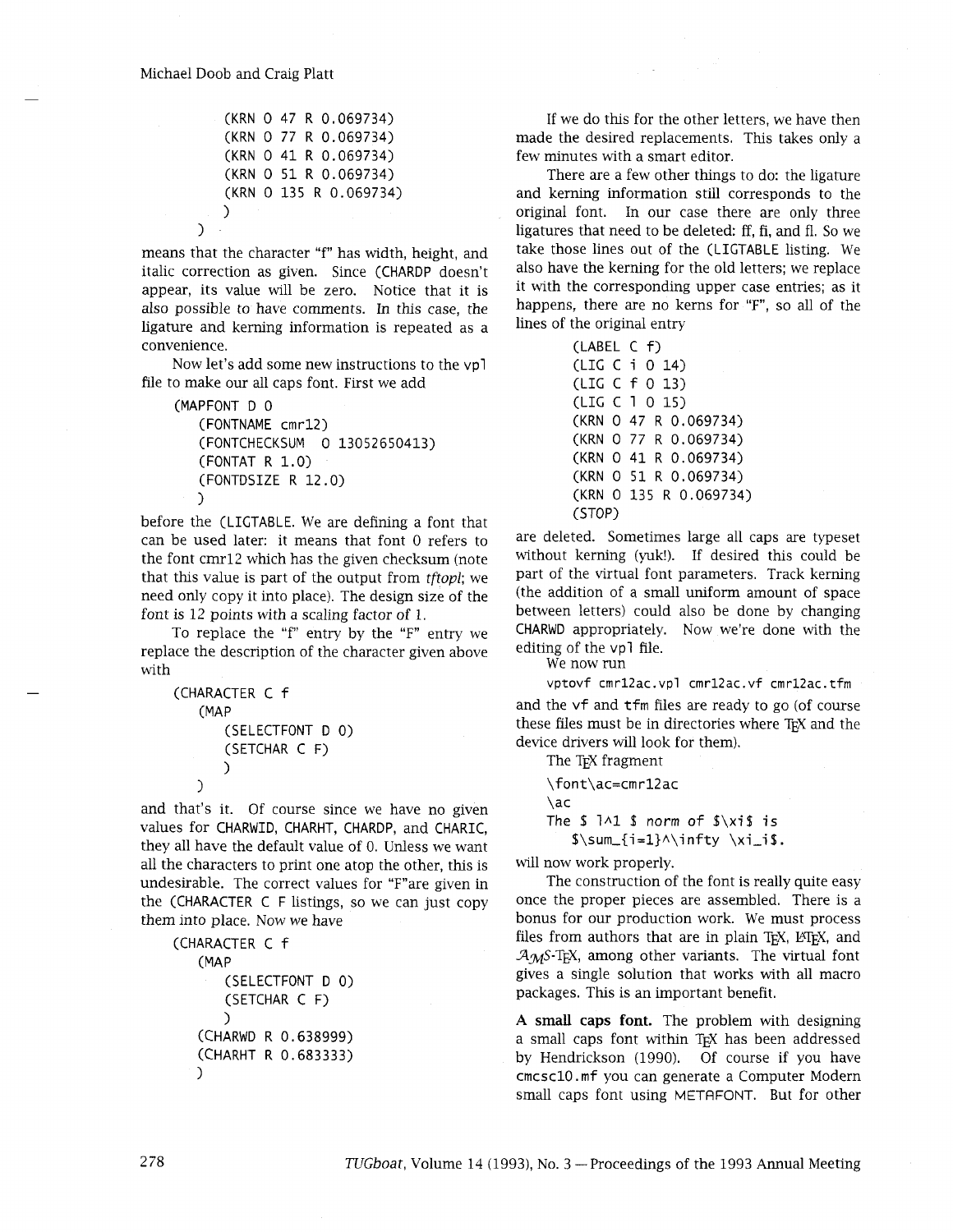sizes or families the virtual font mechanism is again almost trivial. To construct, for example, a small caps font using the Postscript Times-Roman family, the procedure is hardly different from the first example. Suppose that rptmr. tfm is used by TFX to typeset Times-Roman, and the small caps should be 25% smaller than the upper case caps. It is only necessary to define two fonts in the vpl file:

```
(MAPFONT D 0 
(FONTNAME rptmr) 
(FONTCHECKSUM 0 24360352060) 
(FONTAT R 1.0) 
(FONTDSIZE R 10.0) 
\lambda(MAPFONT D 1 
(FONTNAME rptmr) 
(FONTCHECKSUM 0 24360352060) 
(FONTAT R 0.75) 
(FONTDSIZE R 10.0) 
\lambda
```
The editing of the vpl file proceeds almost exactly as before starting with

```
\(CHARACTER C F 
(MAP 
    (SELECTFONT D 0) 
    (SETCHAR C F) 
    \lambda1
```

```
\(CHARACTER C f 
 (MAP 
    (SELECTFONT D 1) 
    (SETCHAR C F) 
    \lambda
```
 $\mathcal{L}$ 

and

There is a question as to which size accents to use: they can come from the larger or smaller font. You have to pick one (we use the smaller size).

One font, **two** uses. When our journals are ready to print, we send a Postscript file to The University of Toronto Press for high resolution printing, binding and mailing. Since this is over 1500 kilometres from our office, some care must be used to make sure that all the files are correct. Rerunning pages on a high resolution printer is expensive. In addition, we cannot reload fonts to replace ones that are resident on the printer in Toronto.

A consequence of this arrangement is that we must use Times-Italic for both italic text and mathematical symbols. This creates a number of problems with intersymbol spacing. For example, the letter "f" as text would normally extend out

of its tfm bounding box both on the left and on the right. Normally the lower left tail will hang under the preceding letter. Similarly, the "J" and **"p"**  also have tails that hang out of the bounding box. As a consequence, in expressions like  $$f\uparrow\phi$$  and \$\bi gl (f\$ the symbols will almost bump into each other. The situation can be greatly improved by adjusting both the position within and the width of the bounding box. We have already seen that we can use CHARWD to change the width of the bounding box. Similarly there are commands MOVEUP, MOVEDOWN, MOVERIGHT and MOVELEFT to adjust the position within the bounding box. Using our example from cmrl2 (with a design size of 12 points), we could move the letter "f" 1.2 points to the right using

```
(CHARACTER C f 
(CHARWD R 0.299187) 
(CHARHT R 0.694444) 
(CHARIC R 0.069734) 
(MAP 
    (SELECTFONT D 0) 
    (MOVERIGHT R 0.1) 
    (SETCHAR C f) 
    \mathcal{C}\mathcal{E}
```
In effect, the virtual font allows us to make microadjustments to the fonts in the printer in Toronto. In practice this has been extremely useful.

Character rearrangement. Several special alphabets are common in mathematical expressions. It is normal to use some type of script or calligraphic font, something like Fraktur or BlackLetter, and "blackboard bold" characters. Coding is simplified if, like the  $\c{a}$  control word in plain T<sub>EX</sub>, control words \Bbd or \Frak can be defined to use letters that appear in their natural ASCII position.

In our case we are given these special characters as part of a special (proprietary) symbol font from the University of Toronto Press. There are upper case "blackboard bold" letters and both upper and lower case Fraktur characters. These letters are scattered around and do not appear in their natural order, much less in their ASCII position.

It's easy to see how to solve this problem. Just define two new virtual fonts, one for each typeface. The construction is essentially the same as for the all caps font.

There is an extra advantage to this approach The "blackboard bold" characters are usually only defined for uppercase letters; sometimes the letter "k" and the number "1" are also included. Fraktur is only used for upper and lower case letters. If one tries to use an undefined character, say  $\{\Bbb{b}d 2\}$ ,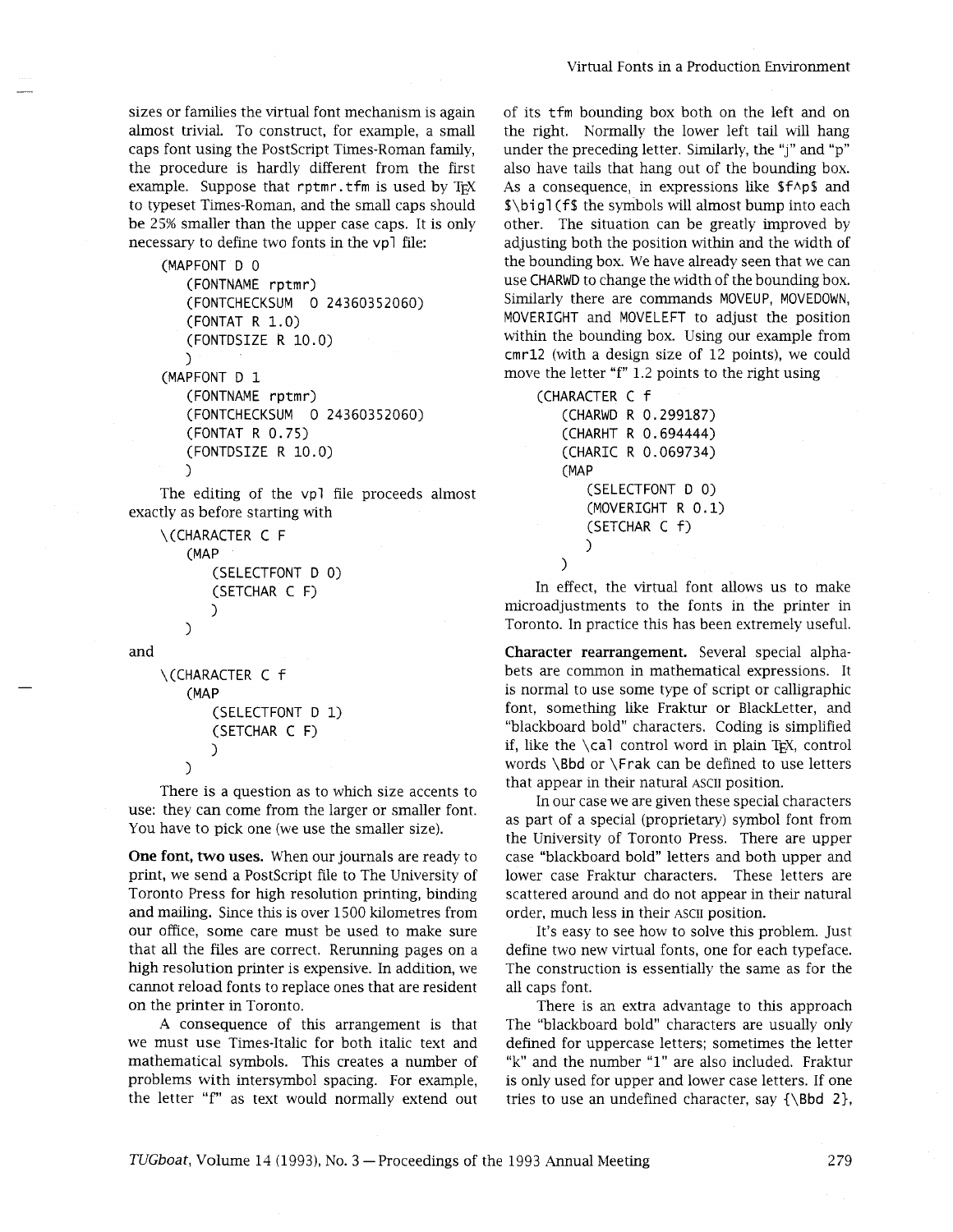there will be no tfm entry, but TEX will process the file anyway. No character will appear in the text. On the other hand, an entry in the vpl file like

```
(CHARACTER C 2 
 (CHARWD R 0.7) 
 (CHARHT R 0.8) 
 (MAP 
     (SETRULE R 0.8 R 0.7) 
    \lambda\mathcal{L}
```
will cause a big slug to be printed; it will be evident that something is wrong.

It's possible to remap a Postscript font so that it will match each character in the cmr family. This separates TFX problems from external font problems and can simplify some macro implementations.

Lines above, through and below. TEX provides two ways of putting lines over characters. The \bar control word will put a line of a particular size over a character, while the \over1ine control word will put a (generally longer) line as big as the bounding box. Now it happens that in the PostScript Times-Italic font there is an accent that can be used with the \bar command. Unfortunately it is very narrow and while it is acceptable for use over the dotless i \imath, it looks terrible over, say, the letter "M". Also, \overline is too big because of the large bounding box for upper case Times-Italic letters. The solution is simple: just replace the given bar by a bigger one! This is a special case of adding horizontal and vertical rules to a character.

Let's go back to our example from the cmrl2 font. Suppose we want to put a line above the letter "1" in our all caps font. We only need adjust the vpl file:

```
(CHARACTER C 1 
(MAP 
    (SELECTFONT D 0) 
    (PUSH) 
    (SETCHAR C L) 
    (POP) 
    (MOVEUP R 0.683333) 
    (MOVEUP R 0.1) 
    (SETRULE R 0.03 R 0.6118) 
    \lambda(CHARWD R 0.6118) 
(CHARHT R 0.683333) 
\lambda
```
One might visualize this as a pen moving to different positions. Several steps have been followed: the character **"L"** was set as before, the position was popped back to original starting point, the position was moved up the height of the letter and then moved up a little more, and finally a rule was set with height R 0.03 (0.36 points) and width R 0.6118 (the width of the letter). With appropriate adjustments to the dimensions, all of the letters which look badly with \overline and \bar can be replaced by a better looking substitute. It's even possible to have a font in which every italic letter has its own overline form.

It is also trivial to make a "strike through" font where each letter has a horizontal line through it. These are sometimes used in contract revisions to indicate deleted material. A little care with positive kerns will be needed if the strikethrough lines are to meet for consecutive letters.

The same principle allows the construction of an underlined font; it's even easy to include a gap for the descenders.

Some special characters. The PostScript Times-Italic font has a dotless i but no dotless j. Even this problem is easy to solve using a virtual font. Using the cmrl2 example once more, consider the following addition to the vpl file:

```
(CHARACTER C j 
(MAP 
    (SELECTFONT D 0)
   (PUSH) 
   (SETCHAR C j) 
   (POP) 
   (SPECIAL " 1 setgray 
       1.5 7.5 1.5 0 360 arc fill ) 
   \lambda(CHARWD R 0.503005) 
(CHARHT R 0.683333) 
\lambda
```
The (SPECIAL command works exactly like \speci a1 in the TEX file. Whatever follows is passed on to the device driver for processing. In this case (for **dvips)** it is a PostScript command that paints a little filled white circle right over the dot of the letter.

There is, however, a problem with this method. If an accent is put over the dotless j (and why else would the dotless j be used?), the accent is printed first and the letter next; if the accent is unfortunate enough to hit the dot over the j, then it will be erased along with the dot. One solution is to print the dotless j first using an  $\lceil \cdot \rceil$  ap, and then essentially print the accent over a phantom of the same character. A better solution has been provided by Sebastian Rahtz (who also discovered the original problem). It uses PostScript to clip the j at the height of a dotless i: